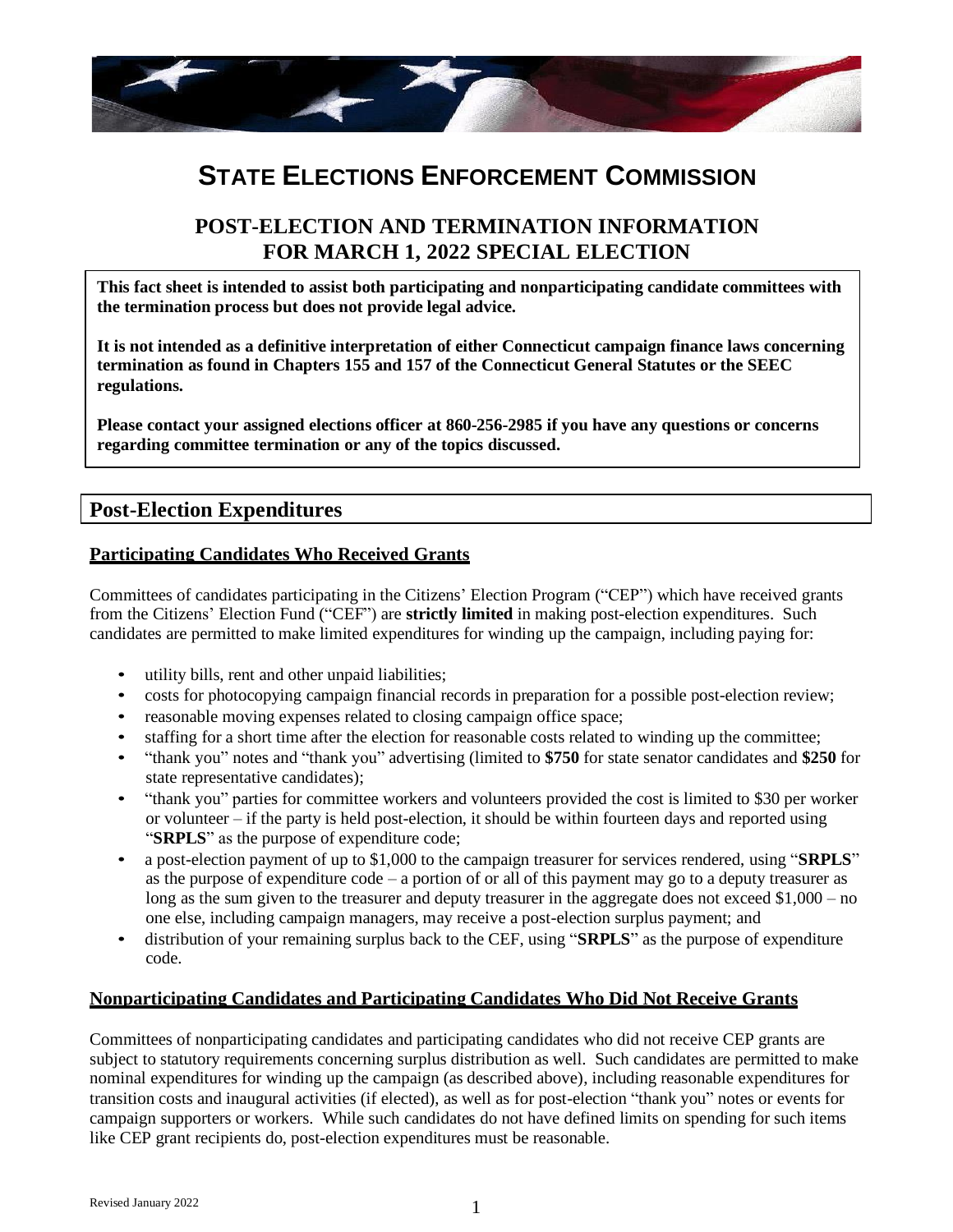

## **Obtaining and Keeping Copies of all Records**

- Prior to termination, obtain copies of **all** checks written by the committee as well as all checks received as contributions and keep those copies in the committee records. It is best to start this process as early as possible, as banks do not always maintain copies of checks indefinitely and some banks may charge for copies after a certain amount of time has elapsed. These copies are typically available for free up to when the committee closes the bank account.
- Be sure to obtain, if you haven't already, documentation of any secondary payees your consultants or primary payees have paid on your committee's behalf so you may properly report these payments.
- The cost to obtain copies from the campaign's depository or another source is a permissible campaign expenditure.
- The treasurer must keep copies of all committee records for four years after the date the committee files its final disclosure statement. If the candidate prefers to keep these records instead, she may obtain them from the treasurer and assume this recordkeeping responsibility. Candidate committee funds may not be used for storage. Contact your assigned elections officer with any questions about recordkeeping.

## **Treasurer's Best Practices**

- Review all expenditures incurred or obligated to be made, and follow up with the vendors or service providers to make sure the committee pays all outstanding payments before terminating and closing down the bank account.
- Keep contact information for all election day workers and make sure they promptly cash compensation checks.
- Track all outstanding committee checks and urge vendors to cash these promptly. Ensure that you have any security deposits and vendor refunds back prior to closing the bank account and that they are properly reported.

# **Post-Election Filing and Surplus Distribution Schedule**

| Deficit Filing (if applicable)                          | May 31, 2022  |
|---------------------------------------------------------|---------------|
| Committees that did not receive notice of a SEEC Review |               |
| o Final Deadline for Distribution of Surplus            | May 30, 2022  |
| o Final Deadline for Termination Report                 | June 6, 2022  |
| Committees that received notice of a SEEC Review*       |               |
| Final Deadline for Distribution of Surplus<br>$\circ$   | June 29, 2022 |
| <b>Final Deadline for Termination Report</b><br>$\circ$ | July 6, 2022  |

\* *For both participating and nonparticipating candidates – if selected for a SEEC post-election review, the examination cannot be completed until the bank account has been closed and the committee has terminated.*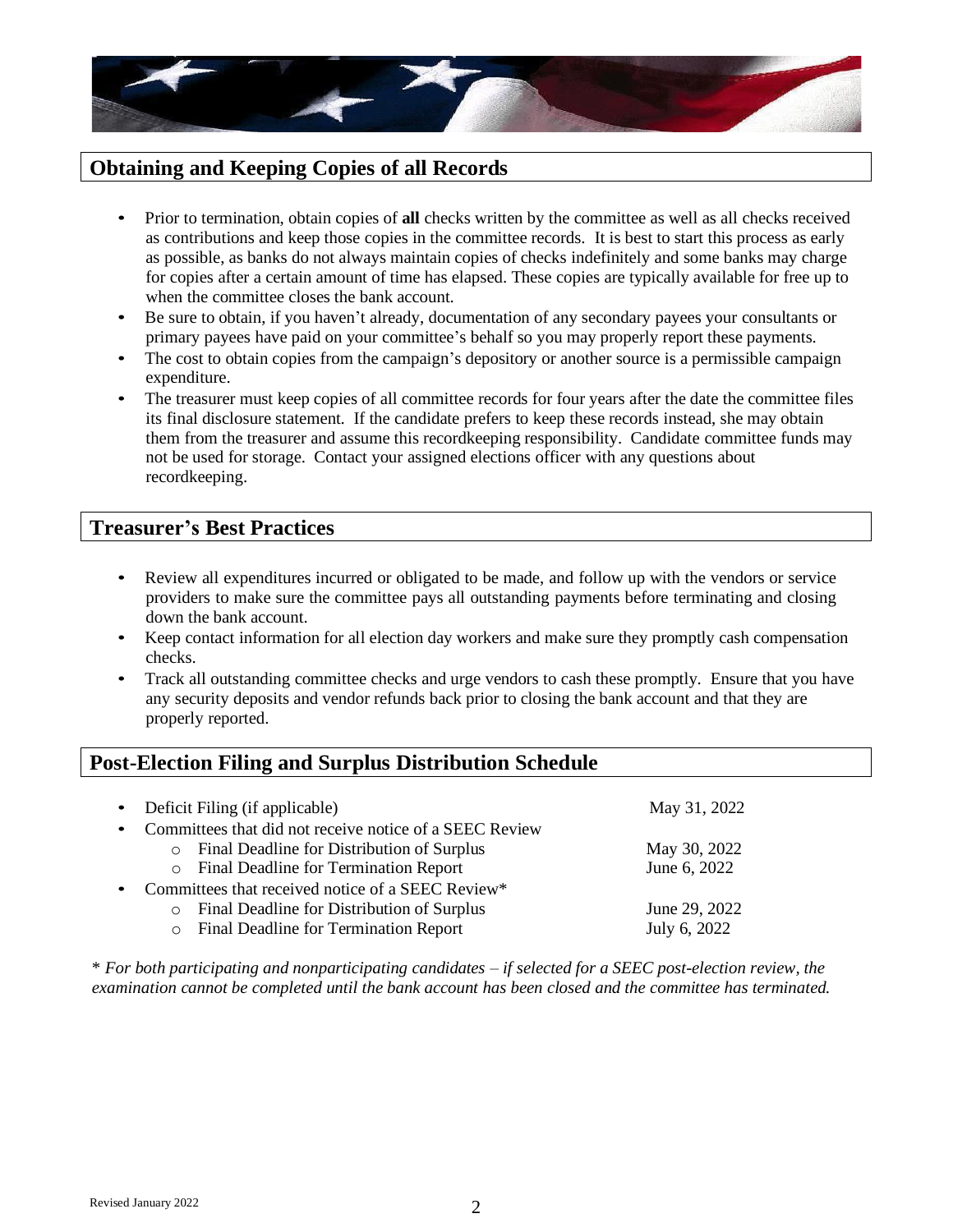

## **Timing of Termination**

A candidate committee **cannot** terminate until it has:

- (1) paid all expenses previously incurred but not yet paid;
- (2) sold equipment purchased by the committee (or distributed, if applicable);
- (3) distributed surplus funds (if any) according to the law; and
- (4) eliminated deficit (if any) according to the law.

**Once a candidate committee has distributed its surplus and zeroed out its bank account, it has seven days to file its termination statement. A committee may file a termination statement on any date. Once a committee has filed its termination statement, it is not required to submit any of the subsequent filings (as listed above) due after that date.**

**CAUTION:** If it appears that any committee check may not clear before the final distribution deadline, call your assigned elections officer to discuss options.

## **Special Instructions for eCRIS Filers**

#### **Participating Candidates and Nonparticipating Candidates**

If you were not selected for a post-election review and distribute your surplus on May 30, 2022, and file between May 31, 2022 and June 6, 2022, select **"Termination Filing Special Election Not Selected for Post-Election Review"** from the Standard Reports menu in eCRIS Reporting Home. If you were selected for a post-election review and distribute your surplus on June 29, 2022, and file between June 30, 2022, and July 6, 2022, select **"Termination Filing Special Election Selected for Post-Election Review"** from the Standard Reports menu in eCRIS Reporting Home.

If you will be filing the termination statement at any time BEFORE May 30, 2022, or June 29, 2022, respectively, select "**Termination Report for Special Election Candidate Committees (Non-Standard)"**  from the Non-Standard Reports menu in eCRIS Reporting Home. Remember you must file a termination statement within seven days of distributing your surplus.

## **Sale of Committee Equipment**

After the election, the law **requires** candidate committees to sell their surplus equipment (e.g. furniture, computers, cameras, fax machines, printers, cell phones) prior to termination. These items must be sold at fair market value and the campaigns should use their best efforts to reasonably estimate this value. Committees can look to the marketplace (by contacting vendors and/or looking to the Internet) to determine the current average cost of the item. The law permits sale of these items to any person, which includes sales to individuals (including the candidate), committees, corporations, partnerships, organizations, or associations. All money earned from selling equipment must then be distributed as surplus, as more fully discussed in the next section.

The candidate committee should keep an internal record of how fair market value was determined as well as a receipt for the sale. Where the transaction is not at arm's length, careful documentation about how the treasurer determined fair market value becomes even more important in a post-election review. The transfer of the items should be reported in **Section S** (Surplus Distribution of Equipment and Furniture) of **SEEC Form 30**, including the recipient's name, a description of the item, and the item's original purchase price. The proceeds from the sale must be reported in **Section I** (Miscellaneous Monetary Receipts not Considered Contributions) of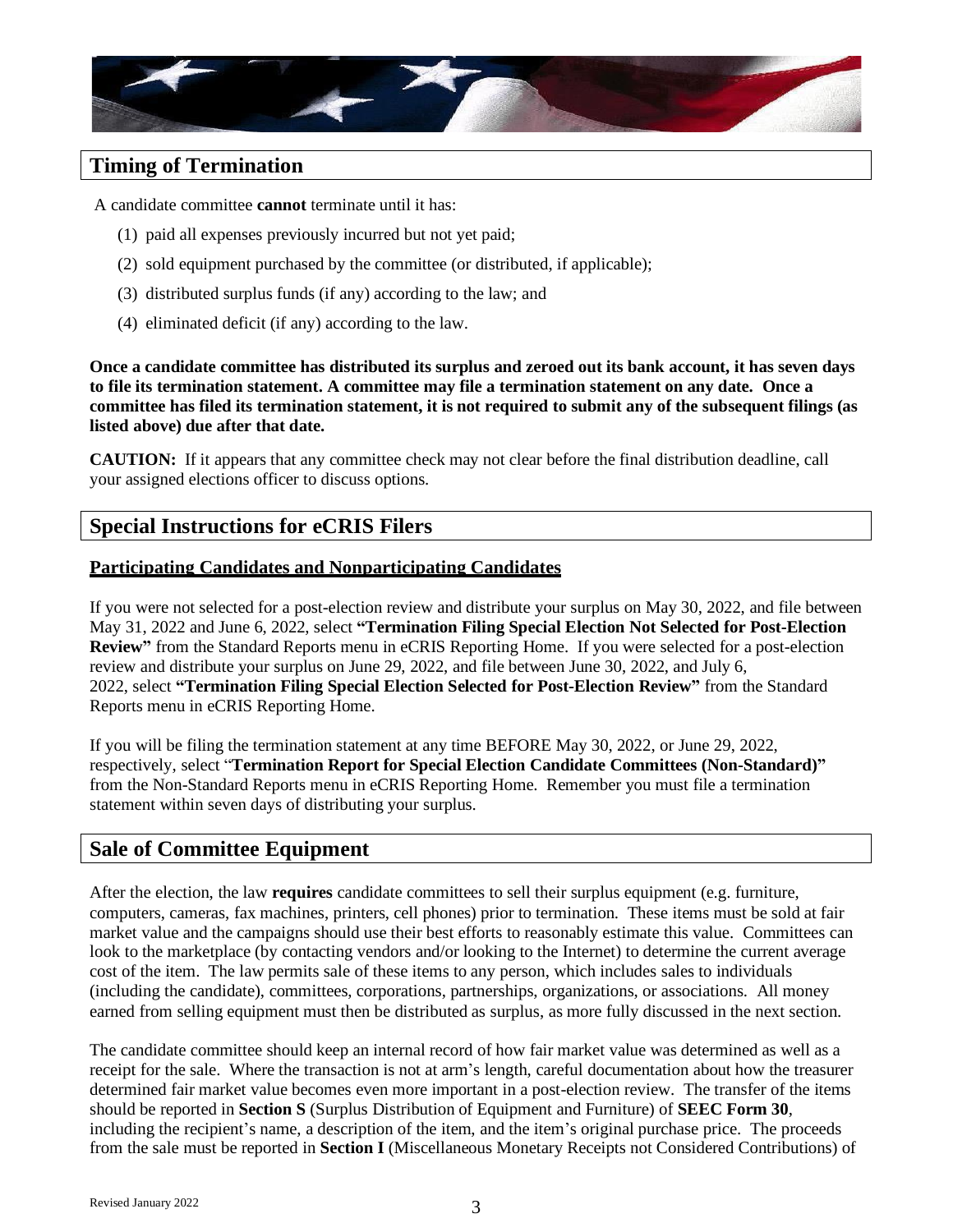

**SEEC Form 30**, providing a brief description of each item sold and the original purchase date in the description field. Once the committee distributes the proceeds of the sale as surplus, this would be reported in **Section N**  (Expenses Paid by Committee) of **SEEC Form 30**, using "SRPLS" as the purpose of expenditure code.

**EXAMPLE**: The Committee to Elect John Smith purchased a computer for their campaign headquarters for \$1,000. At the end of the campaign, the committee sold the computer through an online auction website to Jane Doe for \$700.

- 1. The original payment for the computer (\$1,000) by the Committee to Elect John Smith is recorded in Section N, "Expenses Paid by Committee," at the time of purchase.
- 2. The sale of the computer is reported in Section S, "Surplus Distribution of Equipment and Furniture," with Jane Doe reported as the recipient and \$1,000 as the original purchase price.
- 3. Jane Doe's payment of \$700 is reported in Section I, "Miscellaneous Monetary Receipts not Considered Contributions."
- 4. The proceeds from the sale of the computer are included in the Committee's surplus distribution checked and reported in Section N, "Expenses Paid by Committee."

Prior campaign assets such as lawn signs and campaign paraphernalia are not considered equipment and may be stored by the candidate or a volunteer for use in future elections. *See* [Advisory Opinion 2008-02:](https://seec.ct.gov/Portal/data/AdvisoryOpinions/ao200802.pdf) *Treatment of Prior Assets Used by Candidate Committee in Current Election Cycle*. The candidate committee may **not** pay to store lawn signs or campaign paraphernalia after the election.

*As a general rule a committee does not need to sell items that have a fair market value of less than \$50.* For instructions on how to treat domain names after the election is over, *see* Advisory [Opinion 2010-03:](https://seec.ct.gov/Portal/data/AdvisoryOpinions/AO2010-03TreatmentofDomainNames.pdf) *Treatment of Domain Names*.

In addition to selling equipment and distributing the proceeds as surplus (as more fully discussed in the next section), committees of nonparticipating candidates and participating candidates who did not receive grant monies may also distribute their equipment directly to a  $501(c)(3)$  charitable organization or a  $501(c)(19)$ veterans' organization. These transfers would be reported in **Section S** (Surplus Distribution of Equipment and Furniture) of **SEEC Form 30**.

The committee treasurer should keep internal records to document all surplus distribution, including surplus money and surplus equipment.

## **Distribution of Surplus Funds**

#### **Participating Candidates Who Received Grants**

Prior to termination, candidates participating in the CEP who have received grant monies must pay all outstanding debts, sell equipment as described above, and **distribute all surplus funds** remaining in their bank accounts, including interest earned, to the **CEF.**

The candidate committee treasurer should write a check payable to the **"CEF"** and indicate on the memo line that the check represents "Distribution of surplus." The check and a simple cover letter (including the committee's name, candidate's name, and treasurer's name) should be sent to: **State Elections Enforcement Commission, 55 Farmington Avenue, 8 th Floor, Hartford, CT 06105**.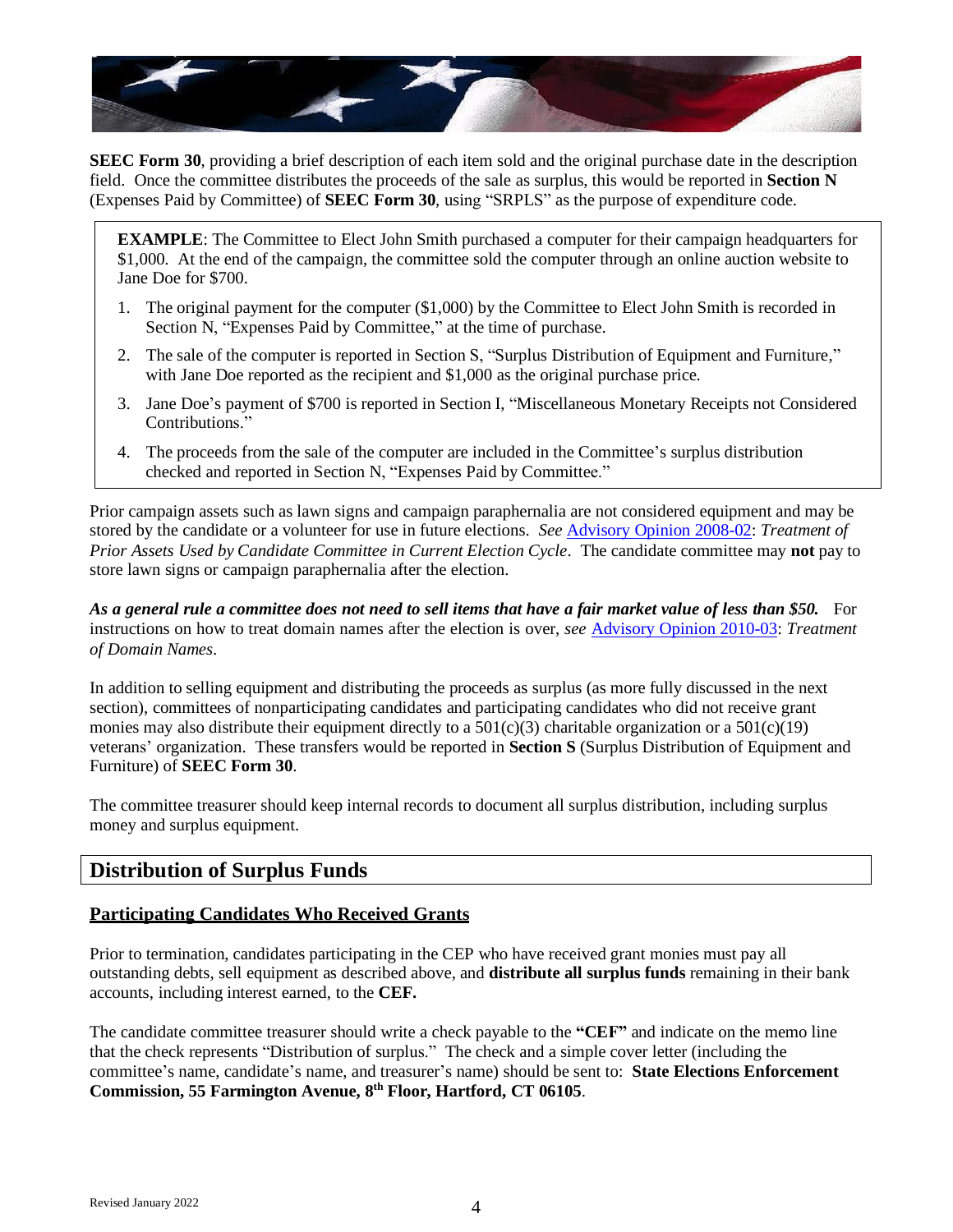

**As noted above:** Once a committee has distributed its surplus it has **seven days** to terminate by filing a termination statement using **SEEC Form 30**. This statement must report the distribution of surplus in **Section N (Expenses Paid by Committee)** using the code **SRPLS**. *Note that the committee account must show a zero balance on the SEEC Form 30 for termination to be effective.*

Keep campaign depository open until all checks, including the final surplus distribution check(s), have cleared.

#### **Nonparticipating Candidates and Participating Candidates Who Did Not Receive Grants**

Prior to termination, **nonparticipating candidates** and **participating candidates who did not receive grant monies** must pay all outstanding debts, distribute equipment (as described above) and **distribute all surplus**  funds remaining in their bank accounts to either:

- (1) the **CEF** (as outlined above); or
- (2) **a charitable organization under section 501(c)(3) or a veteran's organization under 501(c)(19) of the Internal Revenue Code.**

**Please note**: A committee is responsible for determining whether an organization is a 501(c)(3) or 501(c)(19) organization prior to distributing any surplus funds to said organization.

**As noted above**: Once a committee has distributed its surplus and zeroed out its bank account it has **seven days** to terminate by filing a termination statement using **SEEC Form 30**. This statement must report the distribution of surplus in **Section N (Expenses Paid by Committee)** using the code **SRPLS**. Keep campaign depository open until all checks, including the final surplus distribution check(s), have cleared.

## **Deficits**

#### **Participating Candidates**

Participating candidates who have received grant monies should not have a deficit after the election.

There is an exception to this principle for **certain minor party and petitioning candidates who received a 1/3 or 2/3 grant**. These candidates are allowed to raise "differential contributions" (i.e. additional qualifying contributions) to make up the difference between the initial grant amount received and the amount of a full special election grant. Such candidates may incur expenditures before having raised such funds, and thus may face a deficit after the election. These candidates have several options: (1) they can raise additional differential contributions in order to pay off the deficit; (2) in some instances, they may qualify for a post-election grant; or (3) they may use the proceeds from the sale of surplus equipment to pay off a deficit. A minor party or petitioning candidate who qualifies for a partial initial grant (i.e. a 1/3 or 2/3 grant) may receive a supplemental post-election grant if the minor party or petitioning candidate receives a greater percentage of votes cast for all candidates for that office than the percentage of votes or signatures such candidate used to qualify for the grant. To receive a post-election grant, such candidate's campaign must be in compliance with all Program requirements, report a deficit in the campaign finance disclosure statement filed after the date of the election, and have documented outstanding expenditures which were made to further the candidate's election.